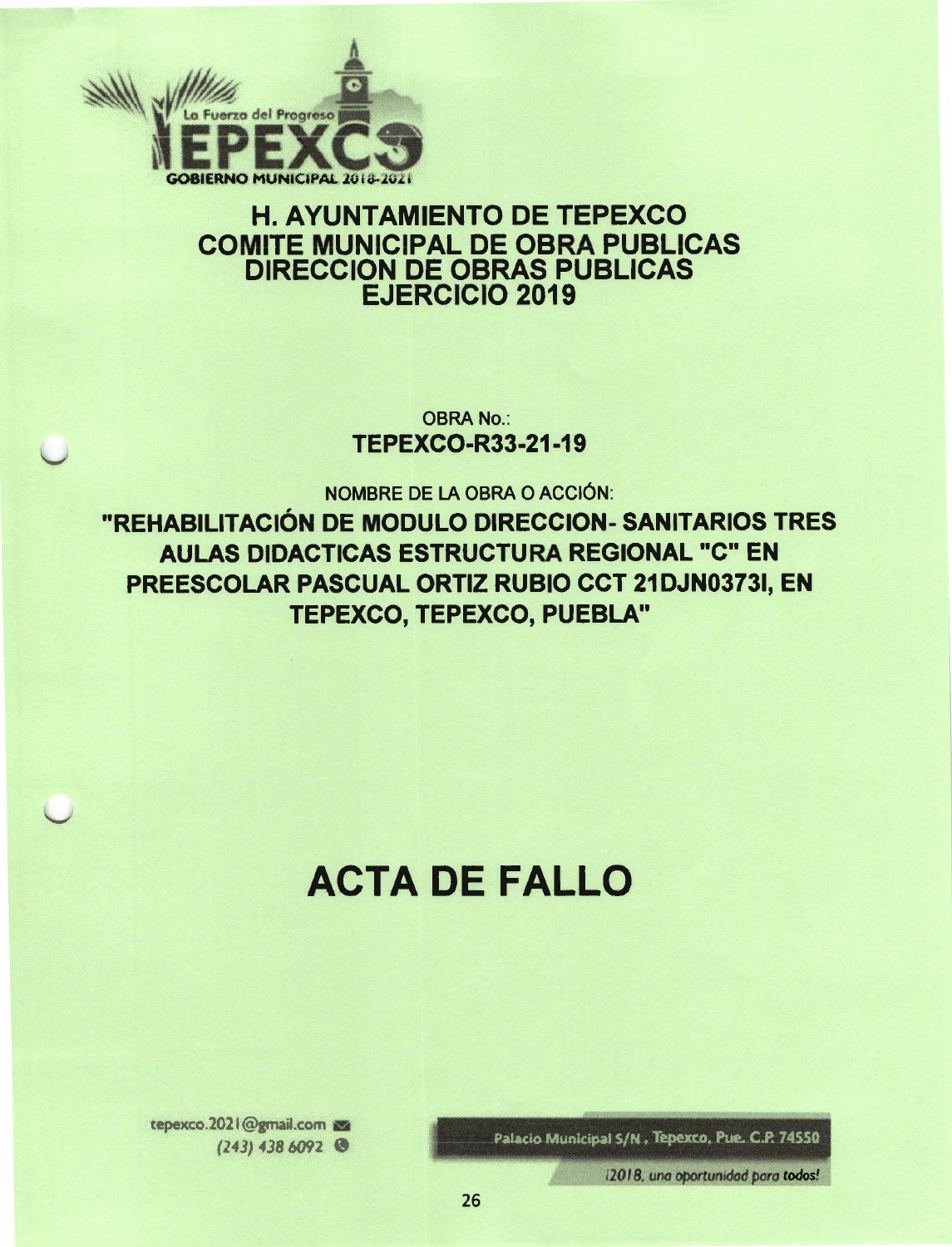

**H. AYUNTAMIENTO DE TEPEXCO COMITÉ MUNICIPAL DE OBRA PÚBLICAS DIRECCION DE OBRAS PÚBLICAS** EJERCICIO 2019 **CONCURSO POR INVITACION A CUANDO MENOS TRES PERSONAS** CONCURSO: DOP-TEPEXCO-R33-21-19

#### **ACTA DE FALLO**

QUE SE FORMULA DE CONFORMIDAD CON LO ESTABLECIDO EN EL ARTÍCULO 46 INCISO V DE LA LEY DE OBRA PÚBLICA Y SERVICIOS RELACIONADOS CON LA MISMA PARA EL ESTADO DE PUEBLA Y 45 DEL REGLAMENTO DE LA LEY DE OBRA PÚBLICA Y SERVICIOS RELACIONADOS CON LA MISMA PARA EL ESTADO DE PUEBLA, CORRESPONDIENTE A LA INVITACION A CUANDO MENOS TRES PERSONAS NO. DOP-TEPEXCO-R33-21-19 RELATIVO A LA: "REHABILITACIÓN DE MODULO DIRECCION- SANITARIOS TRES AULAS DIDACTICAS ESTRUCTURA REGIONAL "C" EN PREESCOLAR PASCUAL ORTIZ RUBIO CCT 21DJN03731, EN TEPEXCO, TEPEXCO, PUEBLA" A REALIZARSE EN EL MUNICIPIO DE TEPEXCO, PUEBLA,

#### 1.- LUGAR, FECHA Y HORA DEL ACTO

SIENDO LAS 12:00 HRS DEL DÍA 29 DE JULIO DE 2019, EN LA CIUDAD DE TEPEXCO, PUEBLA. EN LAS INSTALACIONES QUE OCUPA EL SALON DE CABILDOS DE LA CONVOCANTE. ADOS A UBICADA EN PALACIO MUNICIPAL S/N, CENTRO, TEPEXCO, PUEBLA, EN LA CIUDAD DE TEPEXCO, PUEBLA, SE DA INICIO AL ACTO DE SESIÓN PÚBLICA PARA DAR A CONOCER EL-FALLO DEL PROCEDIMIENTO DE INVITACION A CUANDO MENOS TRES PERSONAS NO. DOPO TEPEXCO-R33-21-19 RELATIVO A "REHABILITACIÓN DE MODULO DIRECCION- SANITARIOS TRES AULAS DIDACTICAS ESTRUCTURA REGIONAL "C" EN PREESCOLAR PASCUAL ORTIZ RUBIO CCT 21DJN0373I, EN TEPEXCO, TEPEXCO, PUEBLA", CON LA PRESENCIA DE LAS PERSONAS FÍSICAS Y/O MORALES Y FUNCIONARIOS CUYOS NOMBRES, CARGOSPECCIÓN DE OBRAS **TEPEXCO, PUEBLA** REPRESENTACIONES Y FIRMAN CONSTAN AL FINAL DE LA PRESENTE ACTA. 2018 - 2021

#### 2.- SERVIDOR PÚBLICO QUE PRESIDE EL ACTO

EMITE EL PRESENTE FALLO EL (LA) C. ANICETA PEÑA AGUILAR, PRESIDENTE DEL COMITÉ MUNICIPAL DE OBRAS PUBLICAS, QUIEN PRESIDE EL EVENTO, DE IGUAL FORMA SE HACE CONSTAR LOS NOMBRES DE LOS RESPONSABLES DE REALIZAR LAS EVALUACIONES DE LAS PROPOSICIONES Y QUE SON LOS SIGUIENTES:

1.- C. JOSE EMILIO ROSETE RIVERA, DIRECTOR DE OBRA PÚBLICA, Y ASESOR TÉCNICO DEL COMITÉ, Y EL COMITÉ DE MUNICIPAL DE OBRAS PUBLICAS DEL MUNICIPIO 2.- EL COMITÉ DE MUNICIPAL DE OBRAS PUBLICAS DEL MUNICIPIO

#### 3.- FALLO DEL CONCURSO

A CONTINUACIÓN Y DE CONFORMIDAD CON LO DISPUESTO EN EL SEGUNDO PÁRRAFO DEL ARTÍCULO 45 DEL REGLAMENTO DE LA LEY DE OBRA PÚBLICA Y SERVICIOS RELACIONADOS CON LA MISMA PARA EL ESTADO DE PUEBLA, SE PROCEDE A DAR LECTURA DEL DICTAMEN QUE SIRVE DE BASE PARA DETERMINAR EL FALLO Y EL CONCURSANTE GANADOR, EL CUAL SE PONE A DISPOSICIÓN DE LOS INTERESADOS, PROPORCIONÁNDOSE COPIA DEL ACTA PARA QUIENES HAYAN ASISTIDO AL PRESENTE ACTO Y EN EL DOMICILIO DE EL CONVOCANTE, UBICADO EN PALACIO MUNICIPAL S/N, CENTRO, TEPEXCO, PUEBLA, EN UN LUGAR VISIBLE Y CON ACCESO AL PUBLICO.

I CON FUNDAMENTO EN EL ARTÍCULO 47 DEL REGLAMENTO DE LA LEY DE OBRA PÚBLICA tepexco.2021@

PRESIDEN CIPAL TEP

|                 | <b>Palacio Municipal</b> |
|-----------------|--------------------------|
| <b>ESORERIA</b> |                          |
| FEREXCO, PUESLA |                          |
| Pedrocampos     |                          |



ESUS

Tepexco, Pue. C.P. 74550

18, una oportunidad para todos!

Der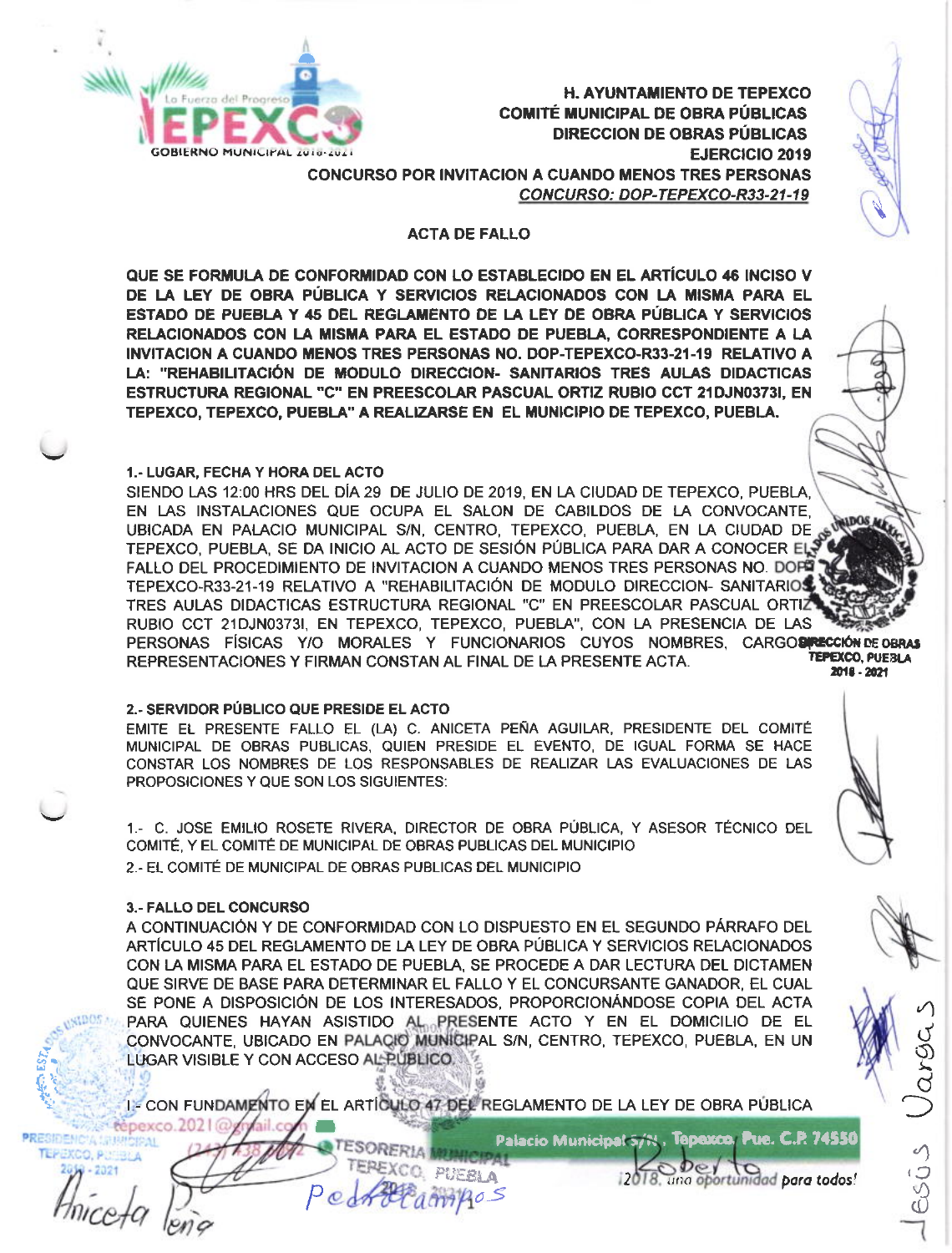



**OBIERNO MUNICIPAL** 

| חמ | <b>EMPRESA</b> | <b>REPRESENTANTE</b> |  |  |
|----|----------------|----------------------|--|--|
|    |                |                      |  |  |
|    |                |                      |  |  |
|    |                |                      |  |  |

II.- CON FUNDAMENTO EN LO DISPUESTO Y ESTABLECIDO EN EL ARTÍCULO 36 FRACCIÓN I DE LA LEY DE OBRA PÚBLICA Y SERVICIOS RELACIONADOS CON LA MISMA PARA EL ESTADO DE PUEBLA, ARTÍCULOS 41 Y 42 DE SU REGLAMENTO, SE PROCEDE A RELACIONAR-A LOS LICITANTES CUYAS PROPOSICIONES SE CALIFICARON COMO SOLVENTES:

| NO. | <b>ITUITUITE VINALVIT</b><br><b>COOIAL</b>        | <b>IMPORTE SIN I.V.A.</b> | <b>IMPORTE CON I.V.A.</b> | <b>RESULTAD</b> |                                                      |
|-----|---------------------------------------------------|---------------------------|---------------------------|-----------------|------------------------------------------------------|
|     | CONSTRUCTORA BRAMAT S.A.<br>DE C.V.               | \$981,534.48              | \$1,138,580.00            |                 | SOLVENT DIRECCIÓN DE OBRAS<br><b>TEPEXCO, PUEBLA</b> |
| C.  | JERGOB'S S.A. DE C.V.                             | \$988,652.00              | \$1,146,836.32            | <b>SOLVENTE</b> | 2018 - 2021                                          |
|     | OBRA CIVIL E HIDRÁULICA<br>UNIVERSUM S.A. DE C.V. | \$998,840.34              | \$1,158,654.79            | <b>SOLVENTE</b> |                                                      |

III.- NOMBRE DEL PARTICIPANTE GANADOR Y MONTO TOTAL DE SU PROPOSICIÓN UNA VEZ DETERMINADAS LAS PROPUESTAS SOLVENTES, CONFORME A LOS CRITERIOS DE EVALUACIÓN ESTABLECIDOS EN LAS BASES DE CONCURSO, SE PROCEDIÓ A LA DETERMINACIÓN DE LA PROPOSICIÓN ECONÓMICAMENTE MÁS CONVENIENTE PARA EL MUNICIPIO, CONFORME A LOS CRITERIOS Y PARÁMETROS ESTABLECIDOS EN EL ARTÍCULO 36 FRACCIÓN I DE LA LEY DE OBRA PÚBLICA Y SERVICIOS RELACIONADOS CON LA MISMA PARA EL ESTADO DE PUEBLA, ARTÍCULOS 41 Y 42 DE SU REGLAMENTO Y EN LAS BASES DE CONCURSO; OBTENIÉNDOSE COMO RESULTADO QUE LA PROPUESTA ECONÓMICAMENTE MÁS CONVENIENTE PARA EL MUNICIPIO ES LA PRESENTADA POR CONSTRUCTORA BRAMAT S.A. DE C.V. CON UN IMPORTE DE \$1,138,580.00 (UN MILLON CIENTO TREINTA Y OCHO MIL QUINIENTOS OCHENTA PESOS 00/100 M.N.), YA QUE PRESENTO LA PROPUESTA SOLVENTE MÁS BAJA Y QUE REÚNE LAS CONDICIONES TÉCNICAS Y ECONÓMICAS REQUERIDAS QUE GARANTIZAN SATISFACTORIAMENTE EL CUMPLIMIENTO DEL CONTRATO Y LA EJECUCIÓN DE LOS TRABAJOS, DE ACUERDO CON LOS CRITERIOS DE ADJUDICACIÓN **ESTABLECIDOS EN LAS BASES DE CONCURSO.** 

4. LUGAR Y FECHA ESTIMADA EN QUE EL CONCURSANTE GANADOR DEBERÁ FIRMAR EL LA PRESENTE ACTA SURTE EFECTO DE NOTIFICACIÓN EN FORMA PARA LA EMPRESA

PUERLA

**CNIDOS** Me

**TESORERIA MUNICIPAL** 

Palacio Municipal S/N. Tepexco, Pue. C.P. 74550

 $12018$ ,  $und$ 

oportunidad para todos!



SOSS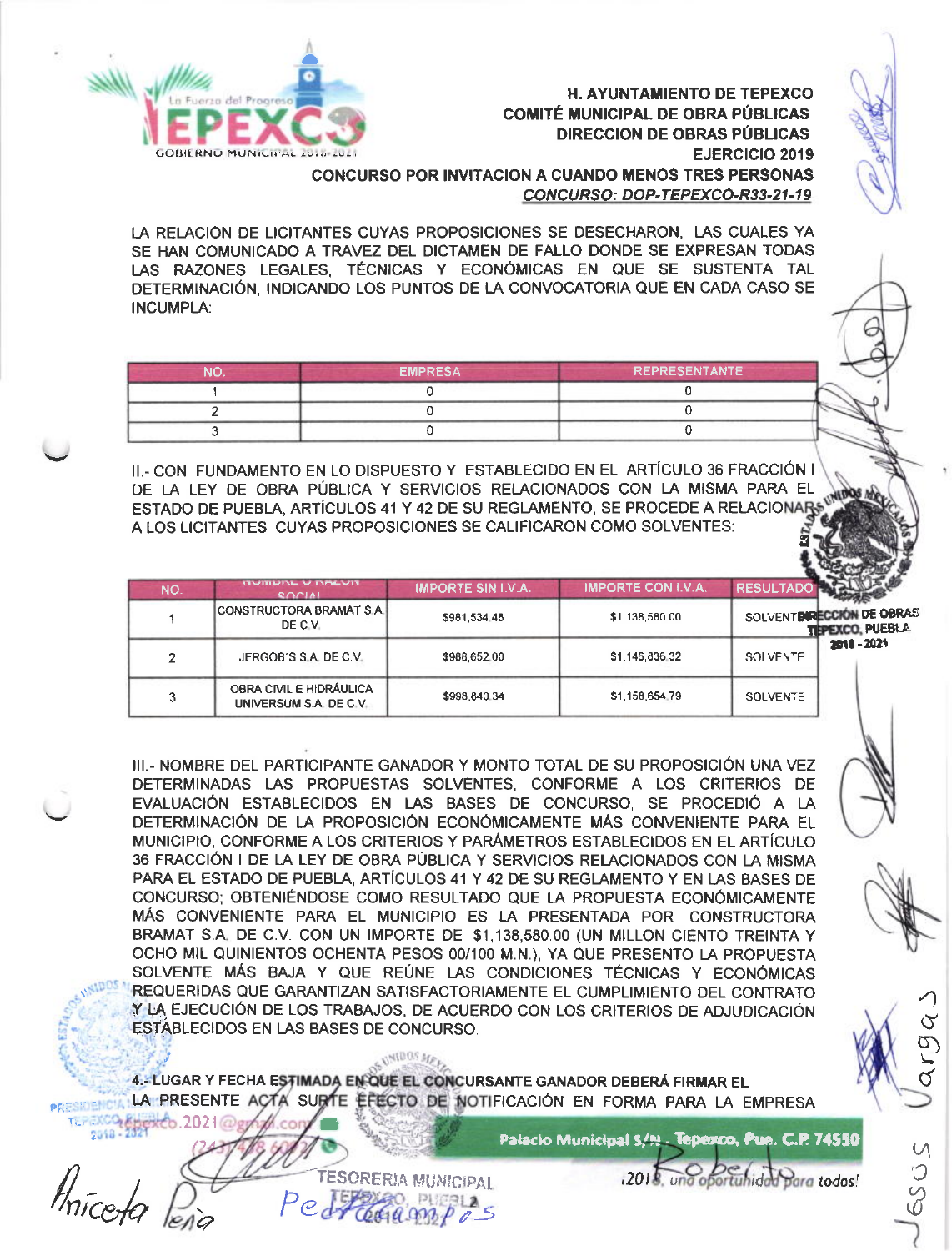

# **H. AYUNTAMIENTO DE TEPEXCO COMITÉ MUNICIPAL DE OBRA PÚBLICAS DIRECCION DE OBRAS PÚBLICAS EJERCICIO 2019 CONCURSO POR INVITACION A CUANDO MENOS TRES PERSONAS** CONCURSO: DOP-TEPEXCO-R33-21-19

CONTRATO RESPECTIVO Y SUS ANEXOS A LAS 10:00 HRS. DEL DIA 30 DE JULIO DE 2019 EN LAS OFICINAS DE LA DIRECCION DE OBRA PUBLICAS, UBICADA EN PALACIO MUNICIPAL S/N, CENTRO, TEPEXCO, PUEBLA.

### 5.- FORMA, LUGAR Y PLAZO PARA LA PRESENTACIÓN DE LAS GARANTÍAS

EL LICITANTE GANADOR SE COMPROMETE Y OBLIGA A ENTREGAR LA GARANTÍA DE CUMPLIMIENTO DE CONTRATO A MÁS TARDAR DENTRO DE LOS 15 DÍAS NATURALES SIGUIENTES A LA FECHA EN QUE RECIBA LA NOTIFICACIÓN DEL FALLO, ANTES DE LA FIRMÁ DEL CONTRATO; EN LAS OFICINAS DE LA DIRECCION DE OBRA PUBLICAS UBICADAS EN PALACIO MUNICIPAL S/N, CENTRO, TEPEXCO, PUEBLA.

# 6.- FECHA DE INICIO DE LOS TRABAJOS Y PLAZO DE EJECUCION DE LOS MISMOS

EL CONTRATISTA DEBERÁ INICIAR LOS TRABAJOS EL DÍA 01 DE AGOSTO DE 2019 TERMINARLOS A MAS TARDAR EL DÍA 01 DE NOVIEMBRE DE 2019, LOS CUALES TENDRA UNA DURACION DE 92 DIAS NATURALES.

# 7.- CIERRE DEL ACTA

SE COMUNICA A LOS PARTICIPANTES QUE LAS PROPOSICIONES DESECHADAS DURANTE EL TENGON DE OBRAS PRESENTE PROCEDIMIENTO DE INVITACION A CUANDO MENOS TRES PERSONAS PODRA PERSON DE OBRAS SER DEVUELTAS A LOS LICITANTES QUE LO SOLICITEN, UNA VEZ TRANSCURRIDOS 2018-2021 TREINTA DÍAS NATURALES CONTADOS A PARTIR DE LA FECHA DE LA EMISIÓN DE ESTE FALLO.

PARA CONSTANCIA Y A FIN QUE SURTA EFECTOS LEGALES CORRESPONDIENTES, A CONTINUACIÓN FIRMAN EL PRESENTE DOCUMENTO AL CALCE, LOS SERVIDORES PÚBLICOS Y LAS PERSONAS QUE INTERVINIERON EN EL PRESENTE ACTO DE FALLO.

SIENDO LAS 13:00 HRS. DEL MISMO DÍA DE SU INICIO Y NO HABIENDO MÁS QUE HACER CONSTAR, ESTANDO TODOS LOS PRESENTES DE ACUERDO EN SUS TÉRMINOS, SE DA POR CONCLUIDA LA SESIÓN DE COMUNICACIÓN DEL FALLO, FIRMANDO DE CONFORMIDAD AL CALCE DE LA PRESENTE ACTA TODOS LOS QUE EN ELLA PARTICIPARON.

POR EL COMITÉ MUNICIPAL DE OBRA PÚBLICA Y SERVICIOS RELACIONADOS CON LAS MISMA, PARA EL MUNICIPIO DE TEPEXCO, PUEBLA.

A GUNIOPAL TEPEXCO, PUEBLA C. ANICETA PENA AGUILAR 2318 - 2021

**TESORERIAN** 

TEREXCO PHEBLA

PRESIDENTE.



**C. DEODEGARIO APARICIO LINARES** 

tерехсо. 2021 @g

**C. LAURA VILCHIS HIDALGO** 

C. PORFIRIO VALENTIN LUNA

SECRETARIO EJECUTIVOA GENERA

TEPEXCO, PUEL

 $essu \leq$ 



12018, und oportunidad para todos!

**IDOS** M